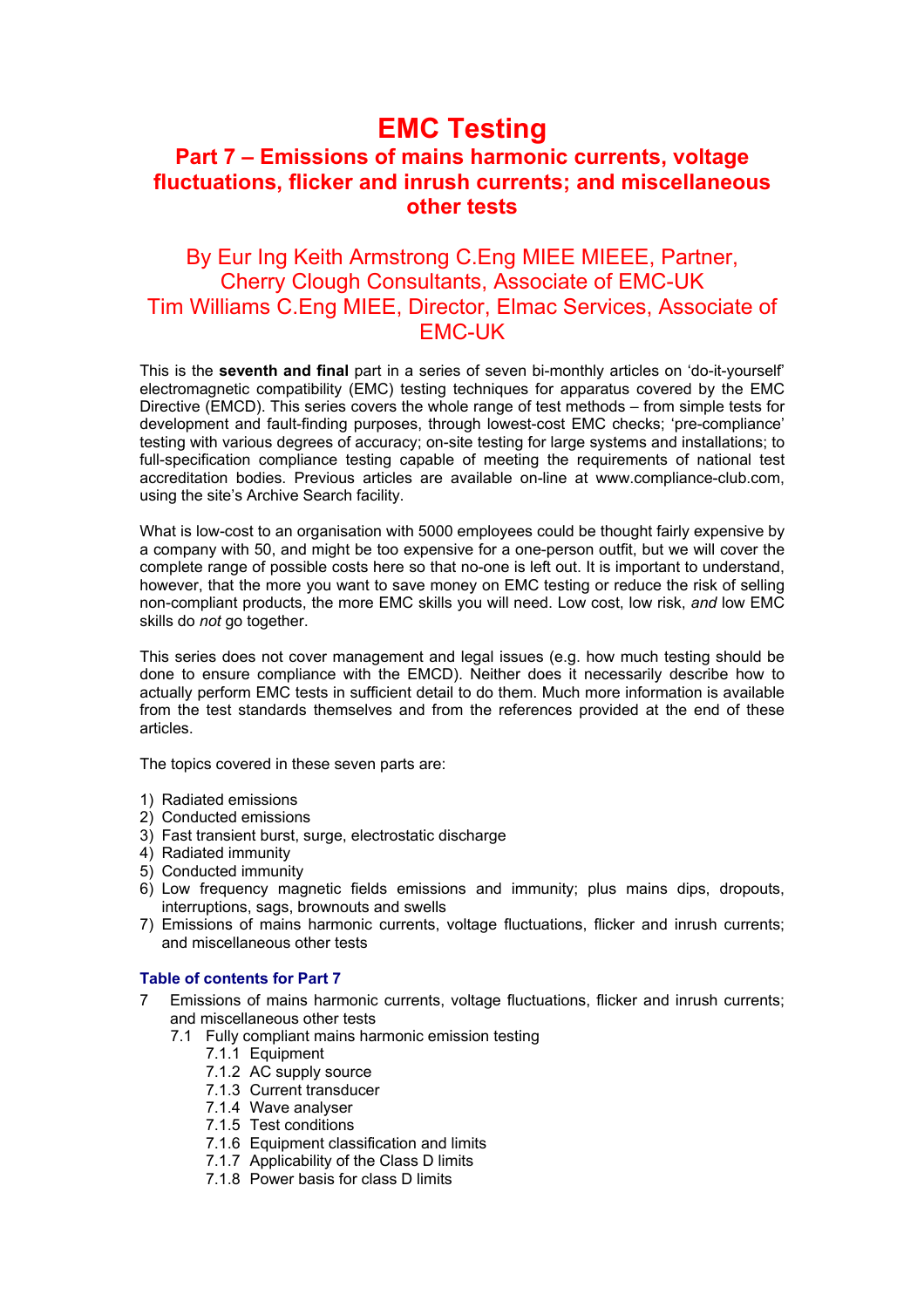- 7.1.9 Professional equipment
- 7.2 Proprietary test equipment for harmonics and flicker
- 7.3 Low-cost non-compliant testing for mains harmonic emissions
	- 7.3.1 The make / buy decision
	- 7.3.2 Mains source alternatives
	- 7.3.3 Current transducer alternatives
	- 7.3.4 Wave analyser alternatives
- 7.4 Fully compliant voltage fluctuation and flicker testing
	- 7.4.1 Measuring instrumentation
	- 7.4.2 Relative voltage change
	-
- 7.4.3 Short-term flicker<br>7.5 Low-cost non-compliant Low-cost non-compliant testing for flicker
- 7.6 Low-cost non-compliant testing for inrush current
- 7.7 On-site testing of harmonics and flicker
- 7.8 Miscellaneous other EMC tests
- 7.9 References

# **7 Emissions of mains harmonic currents, voltage fluctuations, flicker and inrush currents; and miscellaneous other tests**

Part 0 of this series [1] described the various types of EMC tests that could be carried out, including:

- Development testing and diagnostics (to save time and money)
- Pre-compliance testing (to save time and money)
- Full compliance testing
- 'Troubleshooting' to quickly identify and fix problems with compliance tests, or with interference in the field
- QA testing (to ensure continuing compliance in volume manufacture)
- Testing of changes and variants (to ensure continuing compliance).

And Part 0 also described how to get the best value when using a third-party test laboratory [1].

This final part of the series focuses on testing for the emissions of harmonic currents, voltage fluctuations, flicker and inrush currents into the mains supply. The standards for these, EN 61000-3-2 [2] and EN 61000-3-3 [3] became mandatory for electrical apparatus within their scopes (briefly: apparatus connected to the public LV supply and consuming up to 16 amps per phase, with a number of exclusions).

These are 'horizontal' EMC standards – which means that they apply regardless of the type of equipment or of any generic or product-family EMC standards – and they have been the subject of a lot of debate during the past couple of years (including an appeal by a large consortium of US manufacturers directly to President Clinton of the USA). This debate resulted in the last-minute publication of Amendment A14:2000 to EN 61000-3-2 [4]. Although most manufacturers will wish to apply A14, it remains optional until the end of 2003. This debate and the scope, applicability and let-outs of these standards are not described in this article.

Other kinds of immunity tests may be required for automotive, aerospace, space, rail, marine and military environments. Over the years these, and other industries, have often developed their own immunity test standards based on their own particular kinds of disturbances, usually for reliability reasons.

**IMPORTANT SAFETY NOTE:** These tests involve the mains supply and present significant safety hazards. **All appropriate safety precautions must be taken.** If you don't *know* what safety precautions are required to be taken by heath and safety at work legislation, ask a competent person.

The basic EN test methods described here are similar to the basic IEC test methods (e.g. EN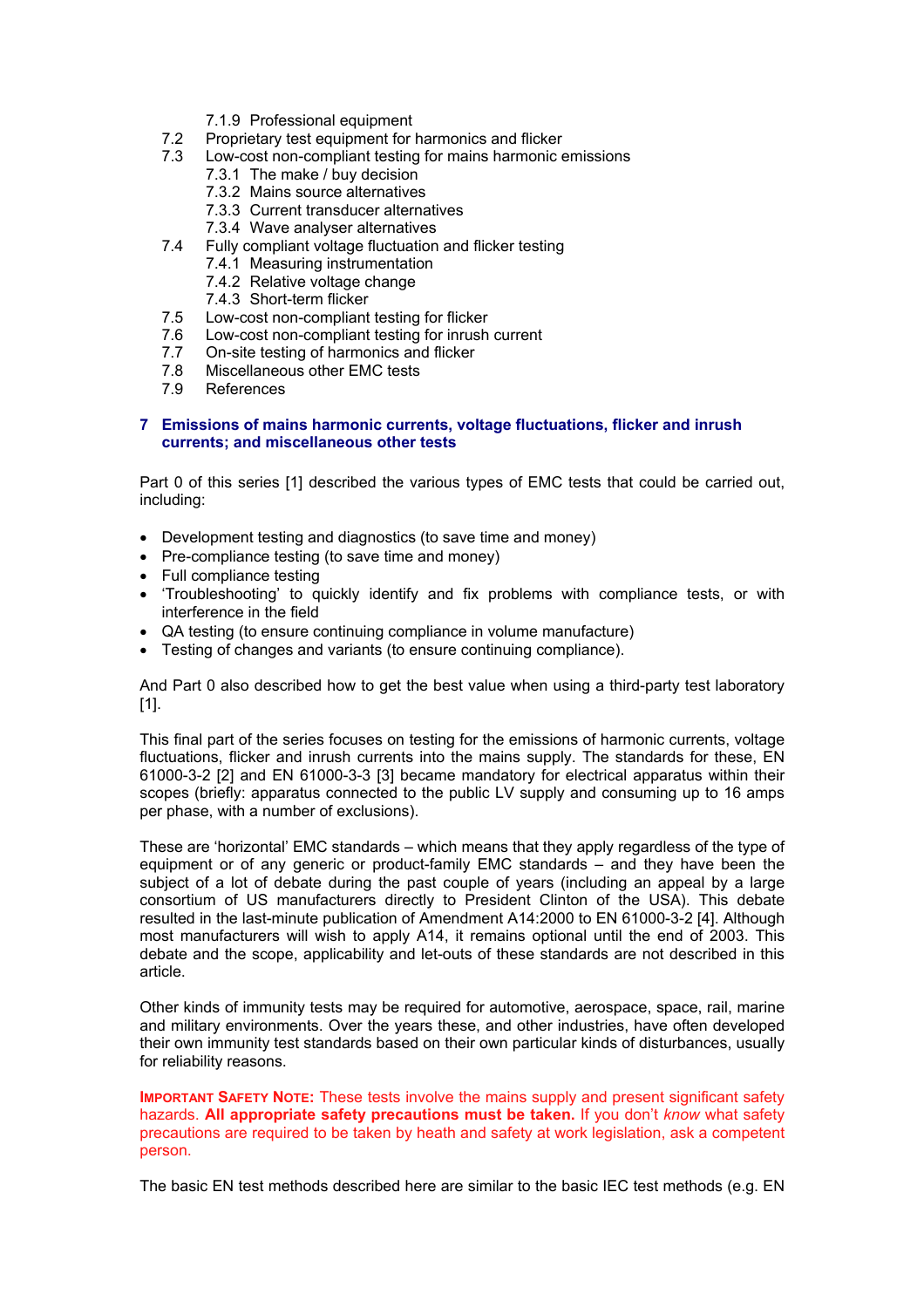61000-3-3  $\approx$  IEC 61000-3-3), although there may be some differences between the EN and the IEC (especially between the latest amendments to EN 61000-3-2 and IEC 61000-3-2) so this article may also be of some use where non-EU EMC requirements apply. The differences between the EN and IEC versions are not described here.

# **7.1 Fully compliant mains harmonic emission testing**

This section is based upon Chapter 3 of [5].

Harmonic components of the AC supply input current to an item of equipment arise from nonlinearities of the load over a single cycle of the input voltage. The EMC Directive includes requirements for measuring harmonic emissions as embodied in EN 61000-3-2, which covers all electrical and electronic equipment with an input current up to 16A per phase and supersedes the earlier EN 60555-2 (which had a more limited scope).

Although the harmonic frequency range extends only up to 2kHz (the 40th harmonic of 50Hz), and therefore the test does not need to use RF measurement techniques, there are some aspects of the measurement which are not entirely obvious. Although you can make a potentially perfectly adequate check with no more than some FFT analysis software, a current transducer and an oscilloscope, compliant measurements are more complicated, particularly if they are close to the limits or where there are fluctuating harmonics.

# **7.1.1 Equipment**

EN 61000-3–2 defines the method of measurement and each item of test equipment is specified. Figure 7A shows the basic measurement method, and its basic components are:

- An AC source
- A current transducer
- A wave analyser



#### **7.1.2 AC supply source**

To make a harmonic measurement with the required accuracy you need a source with very low distortion (i.e. a pure 50Hz sine-wave), high voltage stability and settability and low impedance. In general the public mains supply will not be able to meet these requirements, and a special source will be required.

IEC 61000–3–2 requires that the voltage must be stable to within ±2% of the selected level during the measurement, and the frequency within 0.5% of nominal. The harmonic distortion must be less than 0.9% at 3<sup>rd</sup> harmonic, 0.4% at 5<sup>th</sup>, 0.3% at 7<sup>th</sup>, 0.2% at 9<sup>th</sup> and 0.1% at all the others. Because of the supply mains' finite source impedance and the non-linearity and variability of other loads on your distribution system, your local mains supply is very unlikely to be capable of complying with these values.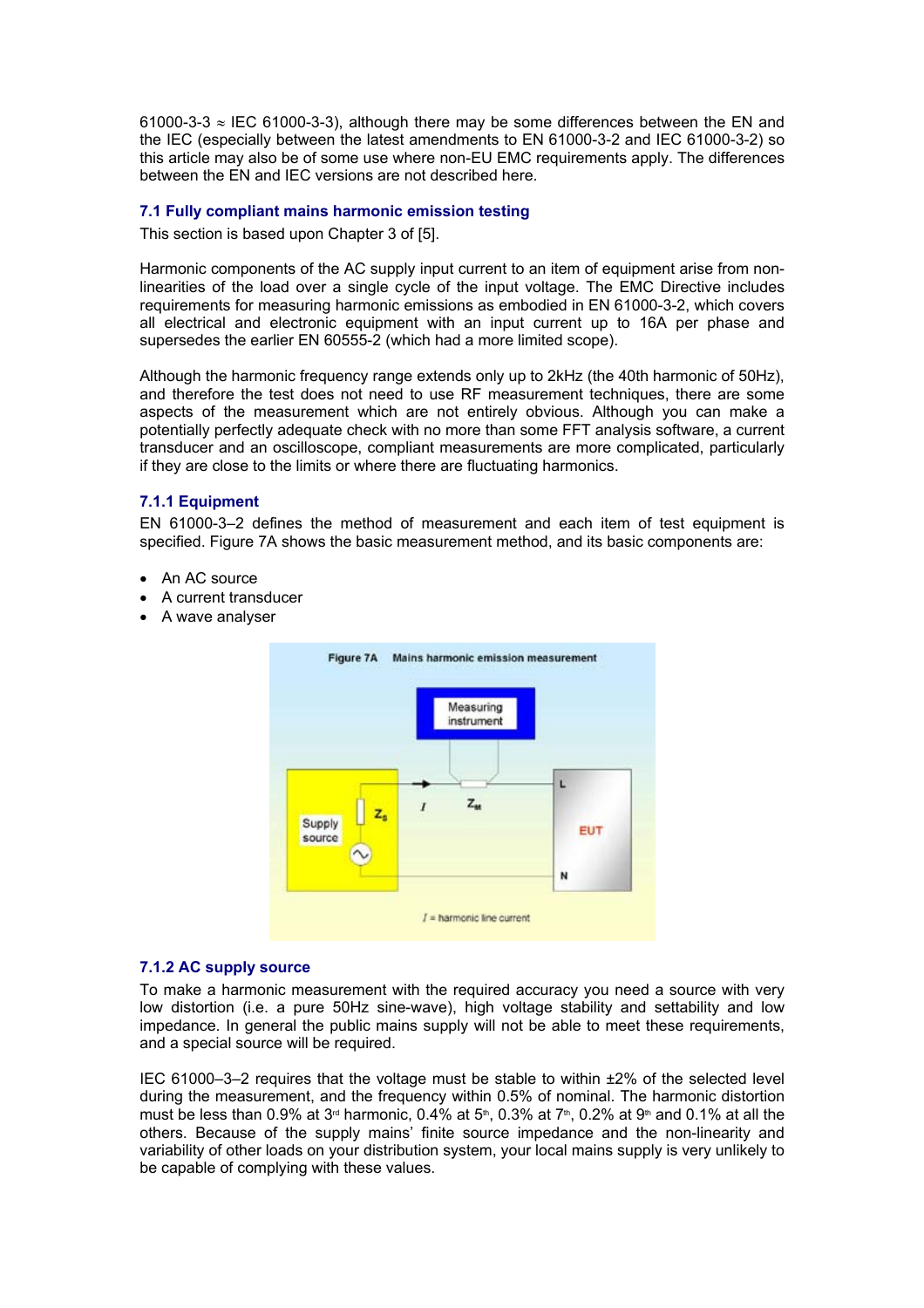The measuring impedance  $Z<sub>u</sub>$  should create a voltage drop of less than 0.15V peak. The source impedance is not specified, but the total set-up is not allowed an error at any harmonic frequency of more than 5% of the permissible limits.

To meet these requirements typical test equipment uses a power amplifier driven by a 50Hz sine-wave oscillator, with negative feedback to maintain the low output impedance. The output may be fed through a power transformer for voltage step-up purposes, but the transformer reactance must not affect the output impedance at the higher harmonic frequencies. The amplifier will need to be large to cope with the full range of loads – the standard covers equipment rated up to 16A, which is a power level of 3680W at 230V, although for in-house use your product range may not approach this level and a smaller amplifier would be good enough. For high power and highly distorting loads the 'model' AC source becomes quite difficult (large and costly) to realise.

Including the maximum allowable transitory harmonics for class B equipment, legitimate peak currents can be around 40A, although some equipment can substantially exceed this, and the source should be able to deliver this current level without distortion (see Figure 7B). If the measured harmonics are well over or under the limit then voltage distortion is a minor consideration, but it becomes important for borderline cases.



# **7.1.3 Current transducer**

The current transducer couples the harmonic current *I<sub>n</sub>* to the measuring instrument, and it can be either a current shunt or a current transformer. In both cases, the transducer impedance  $Z<sub>M</sub>$  is added to the source output impedance and the two together must cause negligible variation in the load current harmonic structure. A resistive current shunt of less than 0.1Ω impedance and a time constant less than 10µs is acceptable, but note that a shunt on its own does not provide galvanic isolation from the measuring circuit – an important safety consideration.

Current transformers do provide galvanic isolation, and should have the necessary electrical strength rating (sometimes called 'voltage withstand', 'hipot', or 'flash test') and insulation type to prevent hazards from arising even during single faults. Unlike resistive current shunts, current transformers need to be calibrated at each harmonic frequency and may suffer erroneous results due to saturation when the measured current includes a DC component (this usually manifests in AC supplies as current consumed by the load at the even-order harmonics: 2<sup>nd</sup>, 4<sup>th</sup>, 6<sup>th</sup>, etc.).

The error in measuring a constant value must be less than 5% of the permissible limit. For compliance purposes, maintaining this accuracy from the lowest to the highest measurement level puts severe demands on the dynamic range of the current transducer and associated input signal processing. Some manufacturers get around this problem by using two transducers, one for high currents and one for low currents.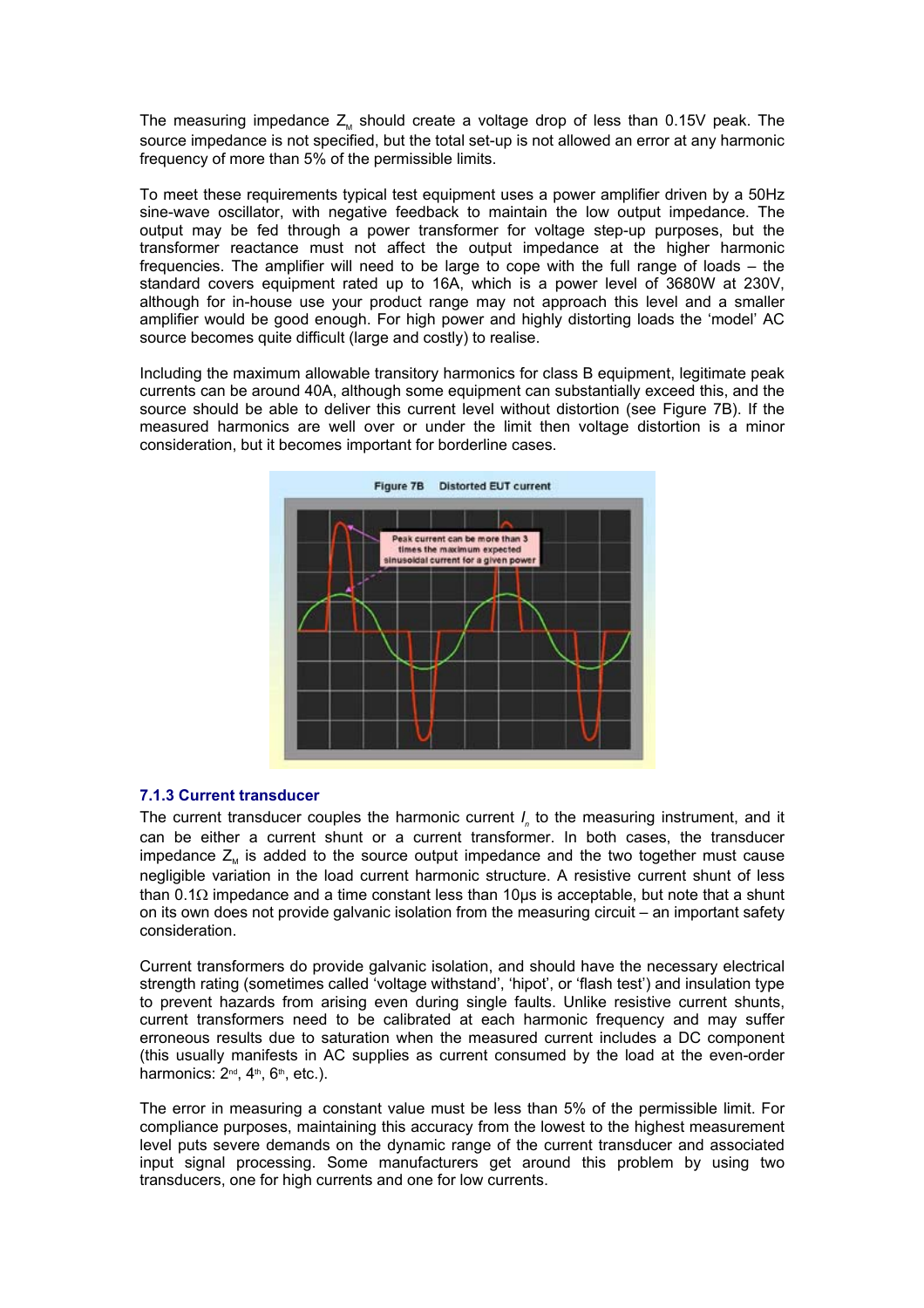# **7.1.4 Wave analyser**

The wave analyser measures the amplitude of each harmonic component *I<sub>n</sub>* for n = 2 to 40. According to the original standard it can be either a frequency domain type, using selective filters or a spectrum analyser, or a time domain type using digital computation to derive the Discrete Fourier Transform (DFT). The original version of EN 61000-3-2 defines the requirements for time domain instrumentation rather differently to those for the frequency domain type. However, its Amendment A14 deletes the requirements in this standard and substitutes those of IEC 61000-4-7, which is a companion standard defining the reference instrument for harmonics measurement. A14 outlaws frequency domain instruments and only allows DFT types (but in practice, all commercial harmonic analysers are of this sort anyway).

When the harmonic components fluctuate while the measurement is being made, the response at the indicating output should be that of a first order low-pass filter with a time constant of 1.5 seconds. IEC 61000-4-7 includes more specific details of the smoothing algorithm which performs this function on the discrete data values.

# **7.1.5 Test conditions**

Special test conditions for some types of equipment are given in EN 61000-3-2, including TV receivers, audio amplifiers, VCRs, lighting equipment and various household appliances. Independent lamp dimmers and other phase-control devices should be set for a firing angle of 900. Information technology equipment is tested with the equipment configured to its rated current.

The original version of EN 61000-3-2 required that other equipment should be operated by setting its user controls or program mode to give the maximum harmonic amplitude for each successive harmonic component in turn. If followed to the letter, this procedure would require an excessive amount of time and effort for a complete test, and is hardly sensible, since finding the maximum level of, say, the 39th harmonic is unlikely to add much to the protection of the electricity supply network. A14 replaces this with the more reasonable requirement to conduct the test in the mode *expected* to produce the maximum total harmonic current under normal operating conditions.

# **7.1.6 Equipment classification and limits**

The original standard established four classes of equipment:

- Class B for portable tools
- Class C for lighting equipment, including dimmers
- Class D for equipment having the "special wave shape" of input current, and an active input power less than or equal to 600W
- Class A for everything else, particularly balanced three-phase equipment

The "special wave shape" is defined by an envelope as shown in Figure 7C and is effectively a means of distinguishing rectifier-capacitor power supply input circuits, which normally draw their current for less than a third of the supply half-cycle. The harmonic limits are quoted as absolute values for Class A, whatever the input power, and as a set of sliding values proportional to input power for Class D. Figure 7D shows these limits graphically. For equipment with an input rating greater than 600W the Class A limits, being fixed, become proportionately more severe as the input power increases.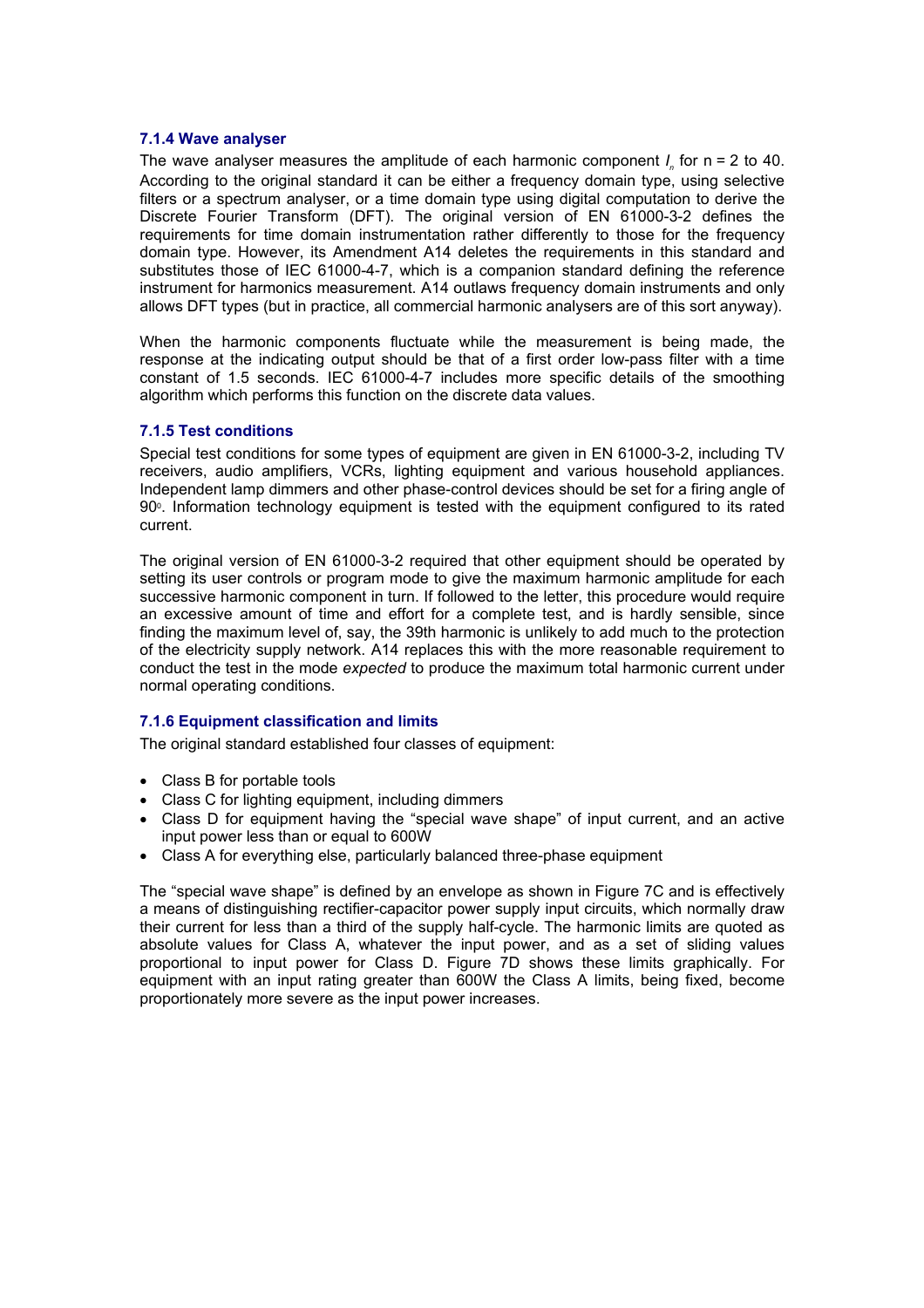



# **7.1.7 Applicability of the Class D limits**

The definition of Class D has caused multiple problems. If the EUT is suspected of being Class D, the test equipment must first check the input waveform to confirm whether or not it falls inside the Class D definition, and then decide on its active input power, before the limits can be applied. The proper input power to use is hard to pin down, especially if the current and/or its harmonic content is fluctuating.

This difficulty is decisively addressed in A14. Since Class D is intended to constrain particular types of equipment which are considered to have the greatest impact on the power network, A14 has turned the definition on its head by specifying particular types of product to which the Class D limits must apply. These are:

- Personal computers and their display monitors
- TV receivers

…with a specified power (see next paragraph) less than or equal to 600W. All other equipment that is not classes B or C is to be regarded as class A. The class D "special waveshape" requirement is effectively removed from the discussion, as is the contentious transition of the lower limit from 75W to 50W, which is now postponed indefinitely.

# **7.1.8 Power basis for class D limits**

The class D limits are given in mA per watt. According to A14, average emissions are to be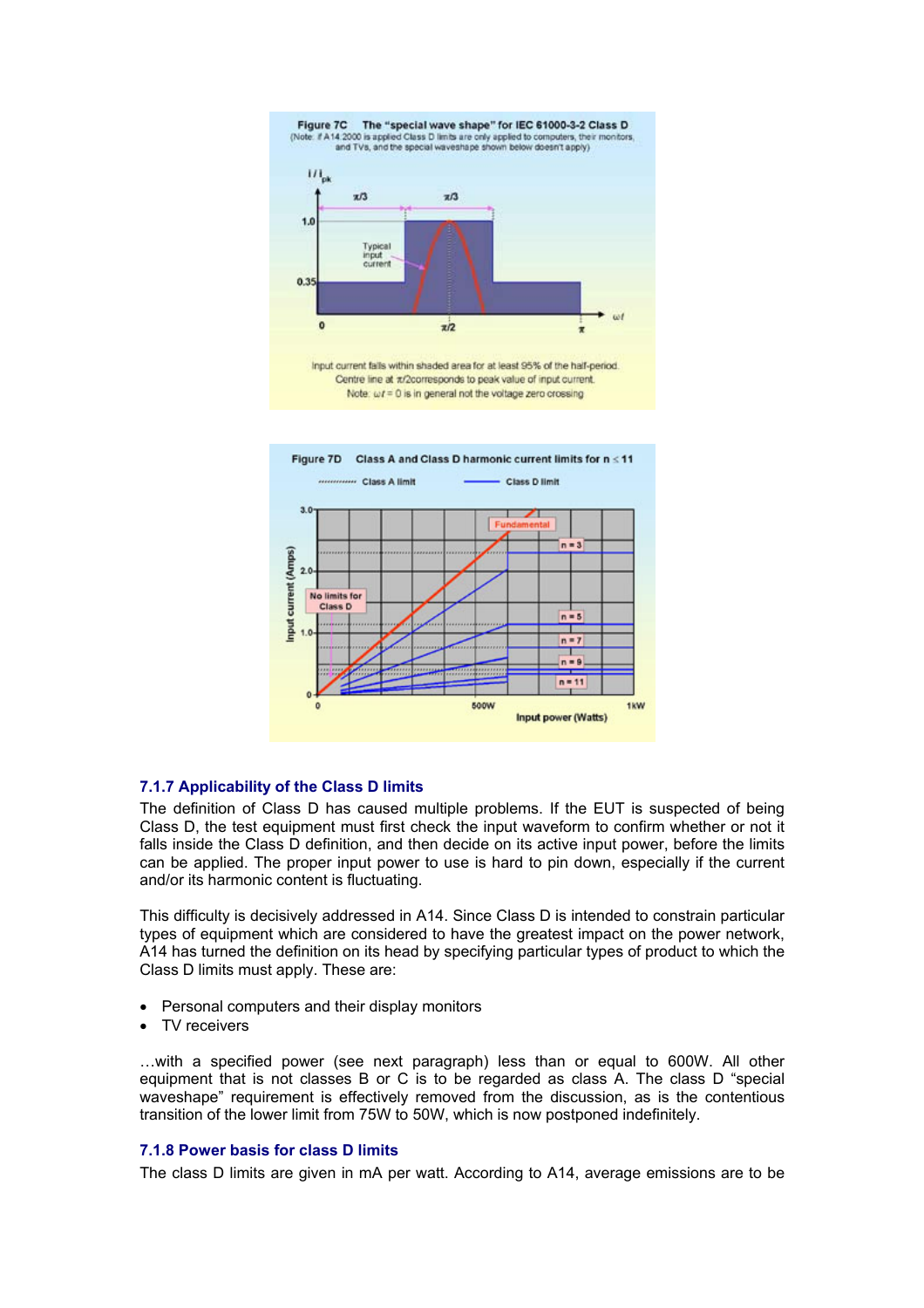compared to limits based upon the maximum of the measured values of power in each observation time window over the entire duration of the test. The harmonic currents and active input power are measured under the same test conditions but need not be measured simultaneously.

In order not to arrive at a power at which limits change abruptly (for example, 600W or 75W), the manufacturer is allowed to specify a power level for establishing the limits, but this specified value must be within ±10% of the actual measured value. The purpose of this approach is to prevent the situation in which equipment operating near the boundary and tested under slightly different conditions might be subject to widely differing limits. The specified power for this purpose is not necessarily the same as the manufacturer's 'rated' power for safety or functional purposes.

# **7.1.9 Professional equipment**

A significant relaxation, present in the original standard, is that no limits apply (more correctly, limits are "under consideration") for professional equipment with a power of more than 1kW. Professional equipment is defined as "equipment for use in trades, professions or industries and which is not intended for sale to the general public. The designation shall be specified by the manufacturer". A14 relaxes this slightly more, by allowing the connection to "certain types of low voltage supplies" of non-compliant professional equipment, if the instruction manual contains a requirement to ask the supply authority for permission to connect.

# **7.2 Proprietary test equipment for harmonics and flicker**

Figure 7E shows a combined harmonics and flicker emissions measuring equipment, complete with 1kW mains source, in use at AD Compliance Services Ltd. This equipment is available from Thurlby-Thandar, EMV (pictured), and Laplace Instruments for a total cost of around  $£1700$ . It gives fully compliant measurements (for equipment within the rating of its source) to either EN 61000-3-2:1995 or EN 61000-3-2:1995 + A14:2000, and also to EN 61000-3-3:1995.



When buying EMC test gear for harmonics or flicker measurements, always make a point of asking whether the equipment complies with the relevant test standards, and any amendments (such as A14) that may be relevant to your products, plus the basic harmonics or flickermeter standards (IEC 61000-4-7 and IEC 60868 respectively). Test gear that does not comply with the specifications in the standards might still be acceptable if it is not being used to determine ompliance, or if the golden-product test methods described in section 1.9 of Part 1 of this series [1] are employed.

# **7.3 Low-cost non-compliant testing for mains harmonic emissions**

As always, using alternative testing methods or test gear could give terribly inaccurate and misleading results unless a number of precautions are taken. It is essential to understand the relevant standards and their associated test gear very well, and to understand how your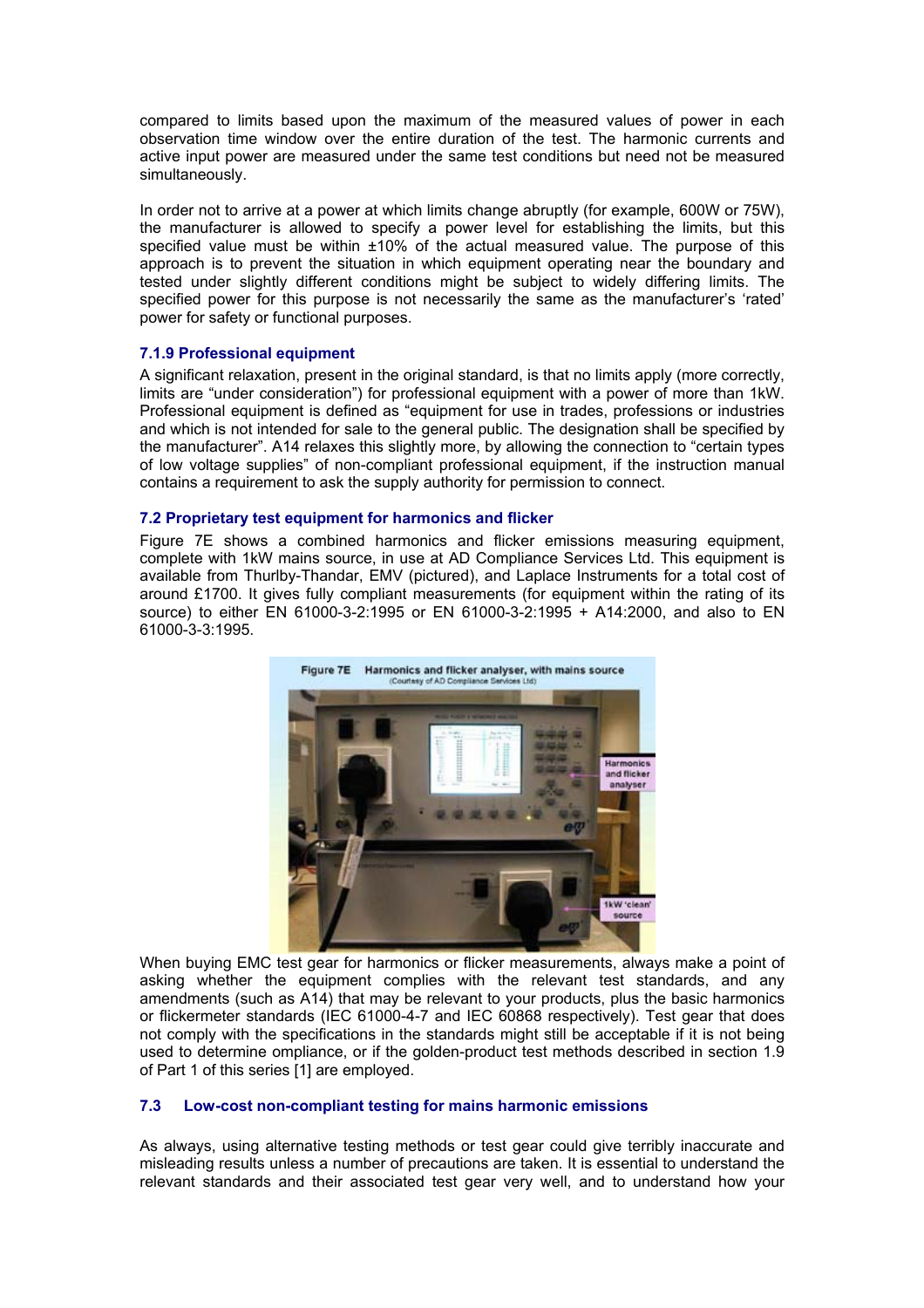methodology and test gear might influence the result.

It is almost always very important to follow the relevant standards as far as is possible. Even if the test gear is not correct the test set-up and interpretation of results should follow the standard. The 'golden product' method described in section 1.9 of [1] can also be a great help in improving confidence in the results of low-cost tests.

# **7.3.1 The make / buy decision**

As was mentioned above, testing for mains harmonics does not involve any RF issues, making it easier to design and construct your own test gear. However, a number of test gear manufacturers have entered the market for this type of equipment with various levels of price and performance, so it may be more cost-effective (and probably safer!) simply to purchase the appropriate equipment. Combined harmonics and flicker testers are not unusual (see Figure 7E).

# **7.3.2 Mains source alternatives**

Figure 7E shows an example 1kW mains source, the AC1000, which the HA1600 is standing on top of. This unit costs around £500 and I understand that it can be used on its own, if you wish to use an alternative wave analyser (see below).

Recent developments in switch-mode power conversion (digital power amplifiers) and 'antiharmonic injection waveform correction' techniques (such as the 'active harmonic filters' used for mains waveform correction in installations) may lead to lower cost 50Hz sources than the traditional linear amplifier sources.

Of course, it is possible that your regular mains supply is clean enough to use as a source for your harmonic current emissions tests. You will probably find that the mains is 'cleanest' in an industrial building which has its own distribution transformer when no machinery or HVAC is running. Turning off the fluorescent lighting may also help clean up the waveform. If you are testing single-phase equipment, you may find that one of the phases in the building is 'cleaner' than the others, so use that one (taking all safety precautions, of course).

Motor-generator sets with electric motors can produce a 'clean' sine wave from a building's supply, or if the motor is a petrol or diesel engine it can of course generate a totally independent supply. Uninterruptible Power Supplies (UPSs) with reasonable power ratings are almost commonplace but the only suitable ones for this purpose are 'continuous doubleconversion' types, or other types run solely from batteries without a mains input. Second hand M-G sets or UPSs may be available at very reasonable prices.

Two potentially serious problems with M-G sets or UPSs are the quality of their output waveform, and their output impedance. Some of them have very poor output waveforms indeed, and most of them have a relatively high output impedance which means that their output waveform will be distorted by the non-linear current consumption of the EUT. So you may need to use an M-G set or UPS with a rating up to ten times the EUT's rated power consumption, maybe more. So make sure to check their output waveforms when they are loaded by the EUT.

It is a good idea, even with a proprietary 'clean' source, to always observe the mains supply waveform with an oscilloscope and/or power quality analyser (see 7.3.4 below) to check that it is a sine wave of adequate quality and that the current demand from the EUT is not causing 'flat-topping' or other waveform distortions. Try to ensure that the harmonic distortion of the supply used falls within (or close enough to) the supply specifications in EN 61000-3-2, or else you could find yourself trying to cure harmonic emissions problems which don't exist.

# **7.3.3 Current transducer alternatives**

The **resistive current shunt** is attractive because it has a naturally flat frequency response (in the range of interest). But it does not provide galvanic isolation and is limited to a maximum resistance of 0.1 $\Omega$  so as not to affect the circuitry of the EUT so much that its harmonic emissions alter significantly. This low resistance means low output voltages with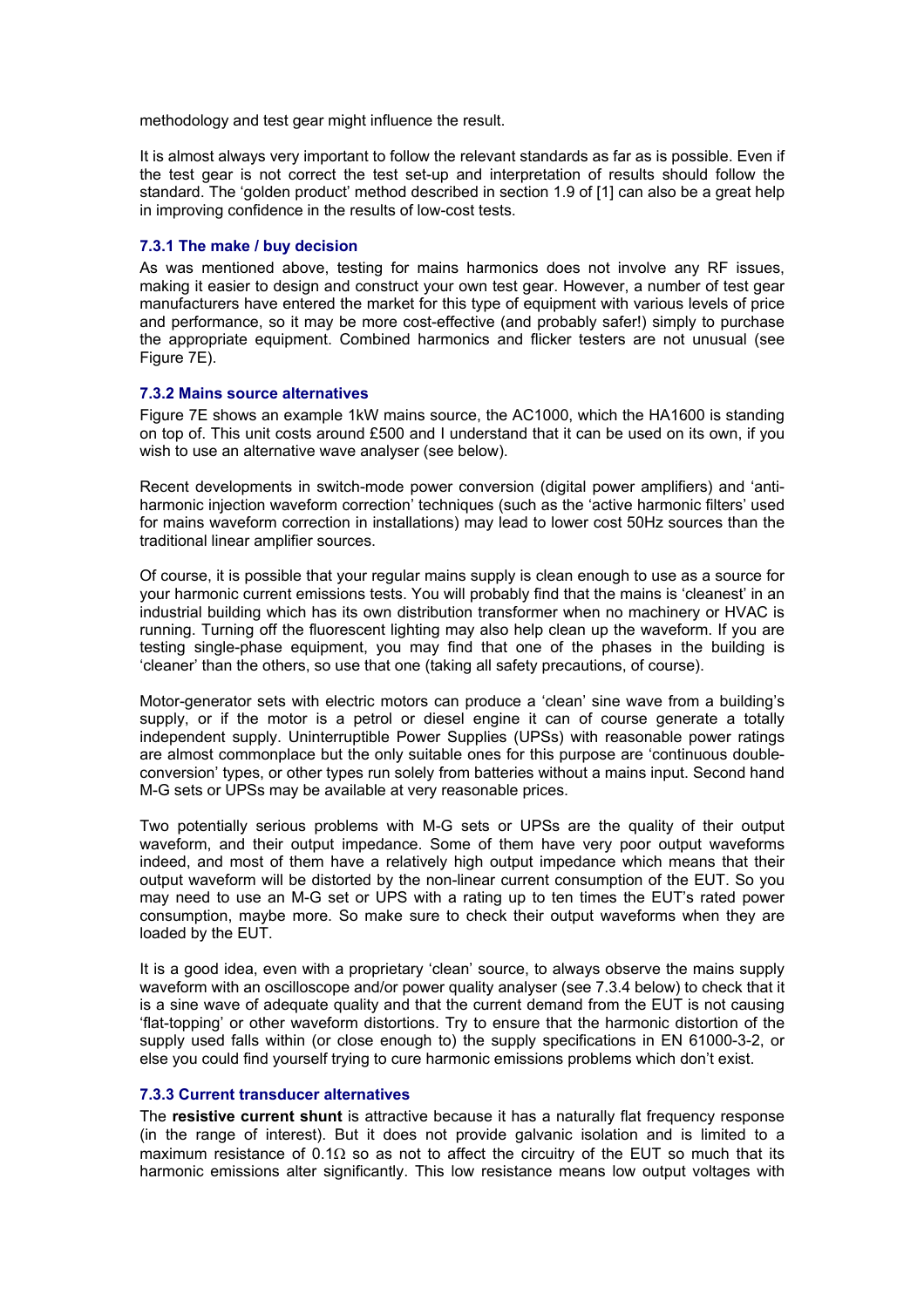consequent difficulty in achieving a decent signal-to-noise ratio (S/N) for the higher frequency harmonics where the EN 61000-3-2 limits are lowest.

Figure 7F indicates some techniques which can increase signal amplitudes and provide galvanic isolation when using resistive shunts. A 1:1 isolating transformer (compliant with the relevant parts of EN 61558 or EN 60950) can provide galvanic isolation, and a step-up isolating transformer can provide signal gain too. Step-up transformers can be made using an ordinary step-down transformer 'backwards', with its low voltage secondary connected across the shunt and its 110 or 230V primary connected to the wave analyser. A 1:10 or 1:20 ratio is probably as much as is needed to get a good S/N with most analysers – but take care not to step-up the voltage so much that the primary current component or the initial switch-on current surge of the EUT causes overvoltage damage to the wave analyser inputs (or safety hazards to personnel).



Step-up transformers must be used with fairly high-impedance loads so that they don't affect the accuracy of the 0.1Ω current shunt resistance. For example, with a 1:10 step-up and a 1% tolerance shunt the load on the analyser side should be 10kΩ or more.

A safety issue with using mains transformers 'backwards' to boost the output of a current shunt is that the secondaries of typical mains transformers may not have mains-rated insulation (double or 'reinforced' insulation tested at around 3kV electric strength). In such cases, or if you are not sure, you could instead use two transformers in series: a 230:230V safety isolating transformer (with mains-rated insulation for both windings) connected to the shunt, followed by the step-up transformer. Alternatively, for single-phase EUTs and where the supply neutral is connected to protective earth at the substation or building's supply inlet, only connect the step-up transformer in the neutral lead, and check that the neutral-to-earth voltage is low, from time-to-time.

Always install the current shunt and any transformers or isolating amplifiers (and their power supplies) in an enclosed protectively-earthed metal box with suitable warning signs ("isolate before removing cover" etc.) – and don't forget to fit suitably rated fuses or overcurrent circuit breakers in the mains supply. The safety precautions to take when building such test gear are described in detail in EN 61010-1, and should always be followed in full and appropriate tests carried out to check that the design is safe.

Figure 7F also shows an isolation amplifier method. A number of analogue IC manufacturers (Linear Technology Corporation, Analog Devices, Burr-Brown, etc.) produce amplifiers specifically for galvanically isolated measurements. These use a variety of techniques (e.g. optical, capacitive, magnetic) to get DC power and signal across the isolation barrier. Because the current shunt is connected to the mains, a suitably rated isolation is required. Safest is to use an amplifier which has isolation complying with EN 61010-1 or EN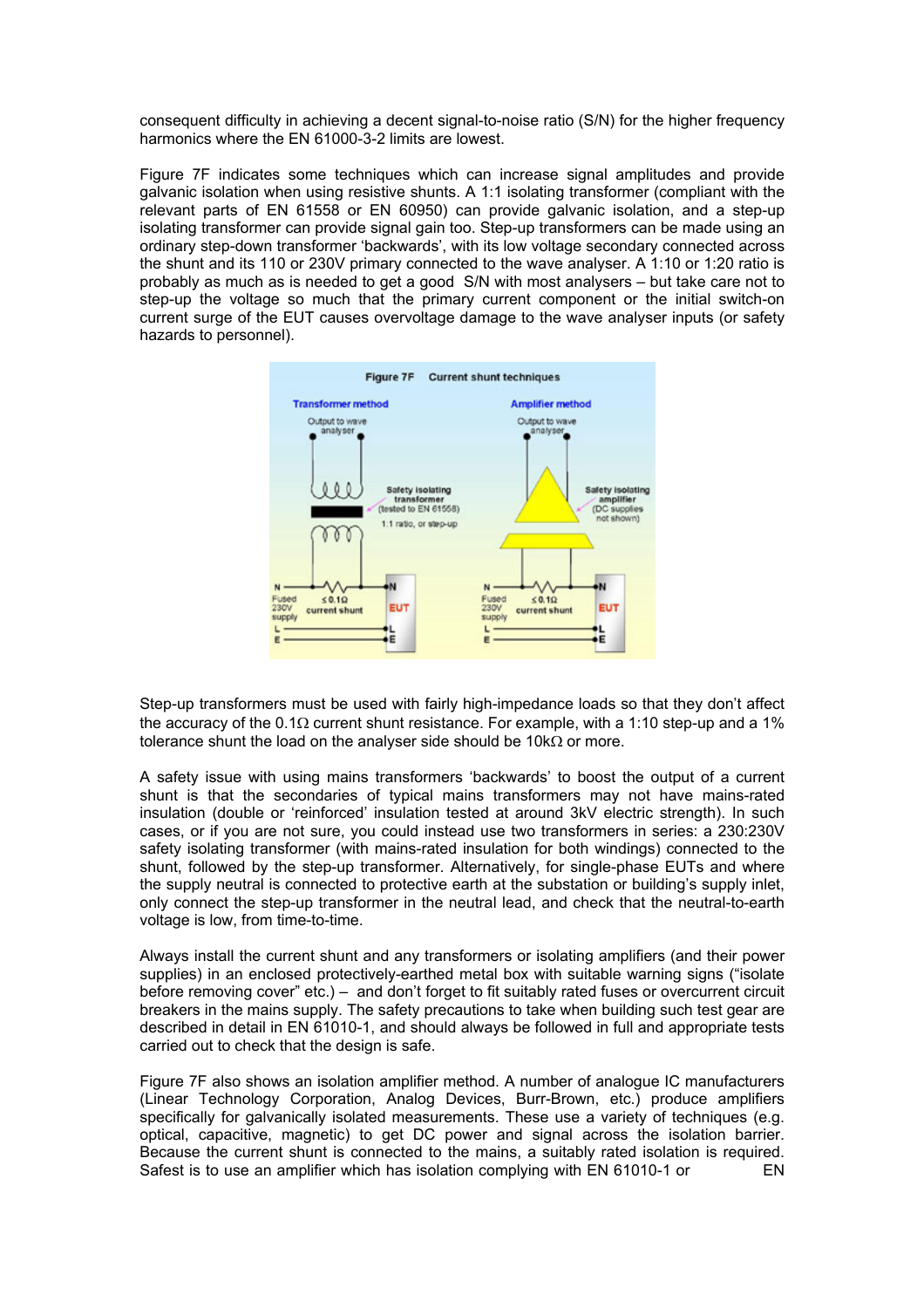60950, but these may be hard to find and you may have to settle for one which guarantees 3kV or so electric strength and double (or 'reinforced') insulation across its isolation barrier. If you can be certain that the current shunt is in the neutral lead and that the neutral has a low voltage to the protective earth, the isolation requirements may be able to be reduced, but I would not recommend this.

Instead of purchasing an IC with built-in isolation, you could design your own. For example you could use a voltage to frequency converter to drive an LED into a short length of fibreoptic (or a 3kV rated opto-isolator with double insulation) then convert back from F to V for the wave analyser. The DC power for the mains voltage side could be from a battery, or a 3kV isolation (double insulated) DC/DC converter, or from a separate mains power supply which is rated and safety certified for use with its DC output referenced to the mains supply. For more ideas on building your own isolation amplifier, see [7] and [8]. But remember to follow IEC 61010-1 or EN 60950 for all safety issues and don't assume anything.

Although the resistive current shunt has a flat frequency response, the overall response when transformers or amplifiers have been included may not be as good and should be checked to see if calibration at more than one frequency is required.

**Current transformer techniques** use a toroidal core with a winding for the output. The conductor carrying the current to be measured is simply passed through the middle of the toroid. Split toroid cores can be used to create clip-on current transformers (often called 'current clamps' or 'current probes'). Figure 7G shows some example current transformers from Pearson Electronics Inc. while Figure 7H shows clip-on current probes from Fluke and Tektronix.



**Hall effect technology** can be used to make current sensors with a response from DC to 2kHz or more. The actual Hall effect devices are placed in a gap in a toroidal core through which the current-carrying conductor is passed, just as for a current transformer. The core may have a winding on it too, and a small electronic circuit produces a current or voltage output which is proportional to the tested current. Versions are available (for instance from LEM-HEME) with solid toroidal cores, or with split cores for clip-on use. The Tektronix A622 probe shown in Figure 7H is a Hall effect type.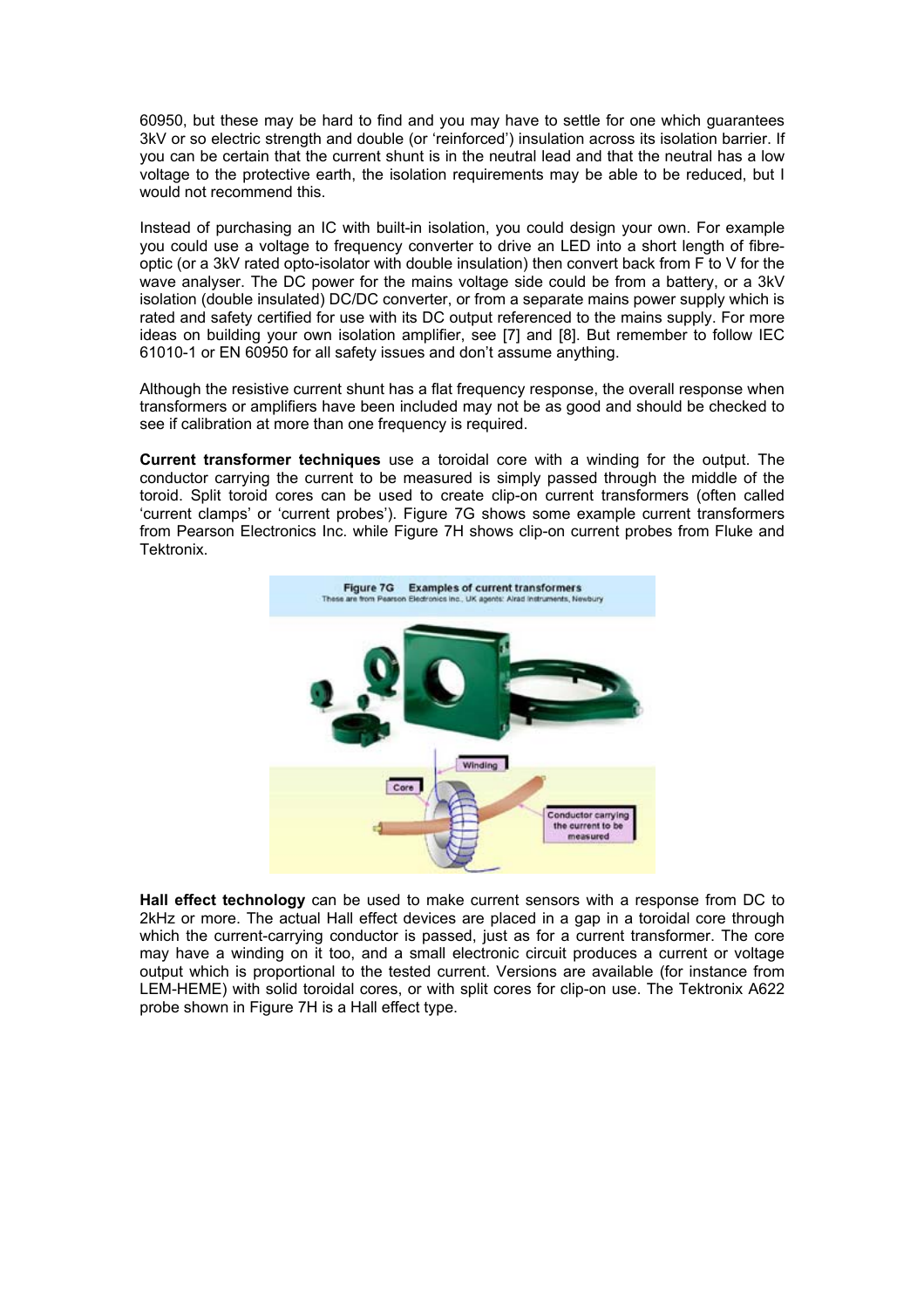

**Calibration:** purchased current transducers should have a calibration factor, or if they vary with frequency a calibration chart. But if they do not (or if you made them yourself) they can be calibrated by driving a known current through them at a known frequency. This can be easily achieved by amplifying a signal from a sine-wave generator with an audio power amplifier to drive a precision power resistor with the sort of currents to be measured (taking care to avoid overheating the precision resistor). Testing with the signal generator set to various frequencies measures how the calibration varies with frequency (if it does). It is also a good idea to check that the transducer's calibration factor does not vary with the actual current level. The calibration data for a current transducer is its 'transducer factor' and should always be used to correct the raw measurements made with them to get an accurate result.

# **7.3.4 Wave analyser alternatives**

As usual, the most expensive part of the measurement set-up is the wave analyser. Alternatives are possible, sometimes using existing laboratory test gear, but of course they will not comply with IEC 61000-4-7 so an understanding of its requirements plus those of EN 61000-3-2 (and A14) would be required to interpret their measurements appropriately. The use of the 'golden product' method described in section 1.9 of Part 1 of this series [1] is a good way of getting useful 'pre-compliance' type test results from alternative test gear, for a specific type of EUT technology and design.

An **audio frequency spectrum analyser** would of course make a great harmonics analyser, and should be sensitive enough to work with current shunts as well as with other types of current transducers. Maybe a second-hand one could be found for a reasonable price.

Many **digitising oscilloscopes** now have DFT (or similar kinds of Fourier Transform) facilities built-in (or available as a retrofitted options) and these can be very effective at obtaining a spectrum analysis of the harmonic content of the mains current. If you have some ability with mathematics using paper and pencil, or using maths functions available in some 'scopes, or if you can download the DFT data to a PC and post-process it there, you could make a reasonable stab at a measuring to EN 61000-3-2 and A14, including its 1.5 second smoothing algorithm for fluctuating harmonics.

Typical outputs from proprietary clamp-on current probe accessories (see Figure 7F above) for currents up to 20A are 100mV/Amp, which means that when measuring to the lowest current limits in EN 61000-3-2 (at the highest frequencies) the typical voltage is of the order of 5mV. This is enough to get a reasonable S/N on most oscilloscopes. Most current transformers will also give reasonable output voltages, especially as the output from them naturally rises with frequency, assisting the S/N when making the measurement of the lower harmonic current limits at the higher frequencies. However, the oscilloscopes used will need to have a 1mV/division sensitivity vertical channel setting available.

The output of a current shunt will not give sufficient S/N to measure to the lower emissions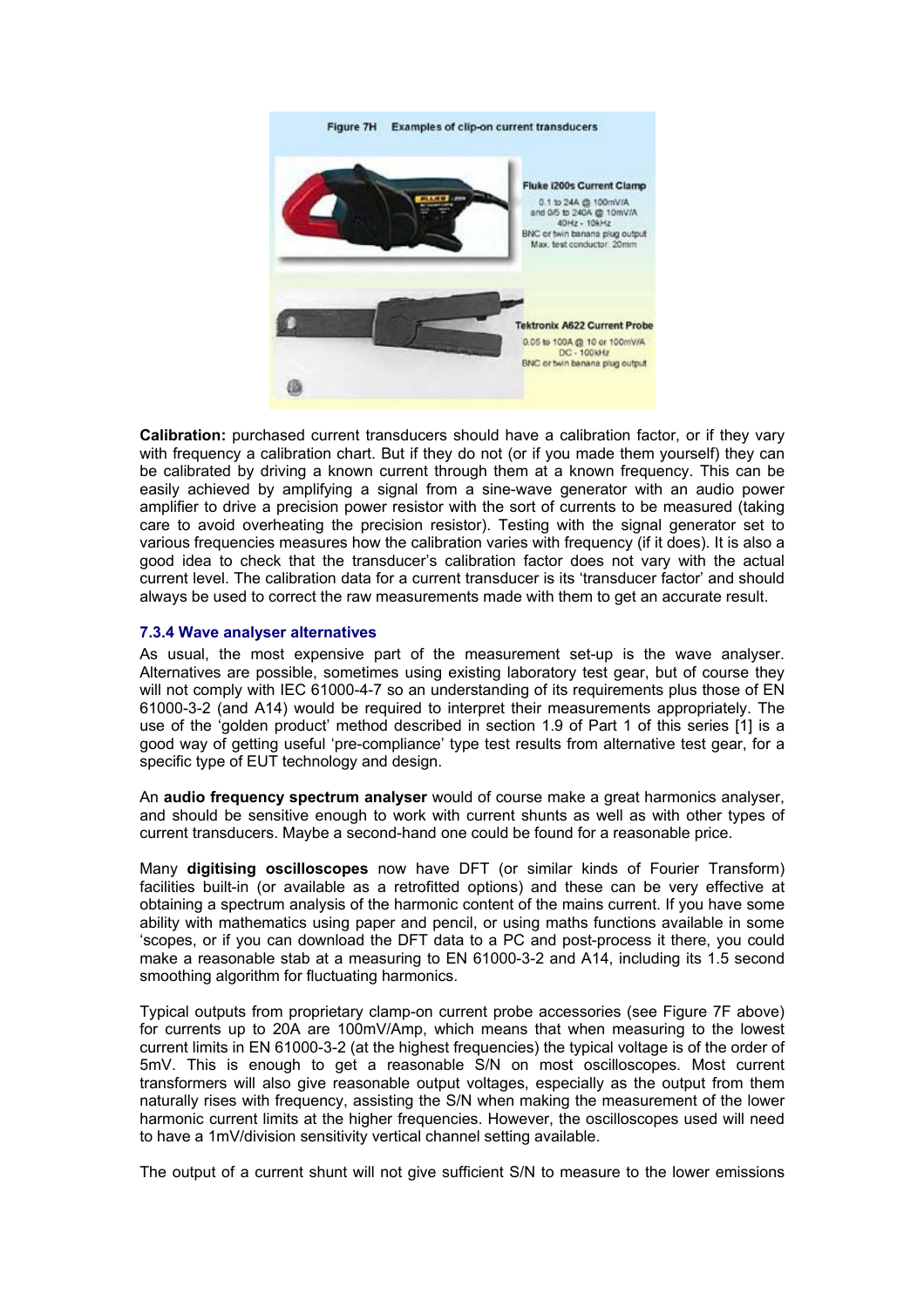limits at the higher frequencies, unless the 'scope has a special plug-in with 0.1mV/division or a step-up transformer or amplifier is used between the shunt and the 'scope, as described in 7.3.2 above. Several battery-powered galvanically isolated amplifiers are sold for use with oscilloscopes, and using one of these with a shunt should allow reasonable measurements to be made whilst helping to ensure safety.

A number of **portable power-quality instruments** are now available. Although intended for testing the power quality and harmonic currents in electrical installations, they can often be used for testing the harmonic current emissions from individual items of equipment. Examples of such instruments include the Fluke 39, 41B, and 43B (www.fluke.com) which seem to have started life as hand-held multimeters to which have been added oscilloscope-type features, and the Tektronix THS700 series – hand-portable oscilloscopes to which have been added multimeter features. The Fluke 39, 41B and 43B and the Tektronix THS720P include DFT software and display features which makes them into wave analysers. See Figure 7J for examples of some of these products. With the addition of a current probe (see Figure 7H) they can analyse harmonic currents. Once again, post processing maths could be used to get closer to the way the measurement is done by EN 61000-3-2 and its A14.



Unfortunately, the accuracy or display resolution or S/N available in some of these hand-held products might not be enough to check the compliance of a product's higher-order harmonics. Although these instruments say they will measure to the 31<sup>st</sup> or 50<sup>th</sup> or whatever, the EN 61000-3-2 limits for the high order harmonics just might not be discernible on their screens.

Some of these portable power quality instruments could be comparable in cost with the harmonics and flicker analyser shown in Figure 7E. But although they don't make compliant measurements and might not be sensitive enough for the high order harmonics, they can be used for a multiplicity of other purposes – your company may already own one (ask your site electrician).

Making your own very low-cost wave analyser requires little more than a **biquadratic filter** based on a single quad opamp, and almost any old oscilloscope, as shown by Figure 7K.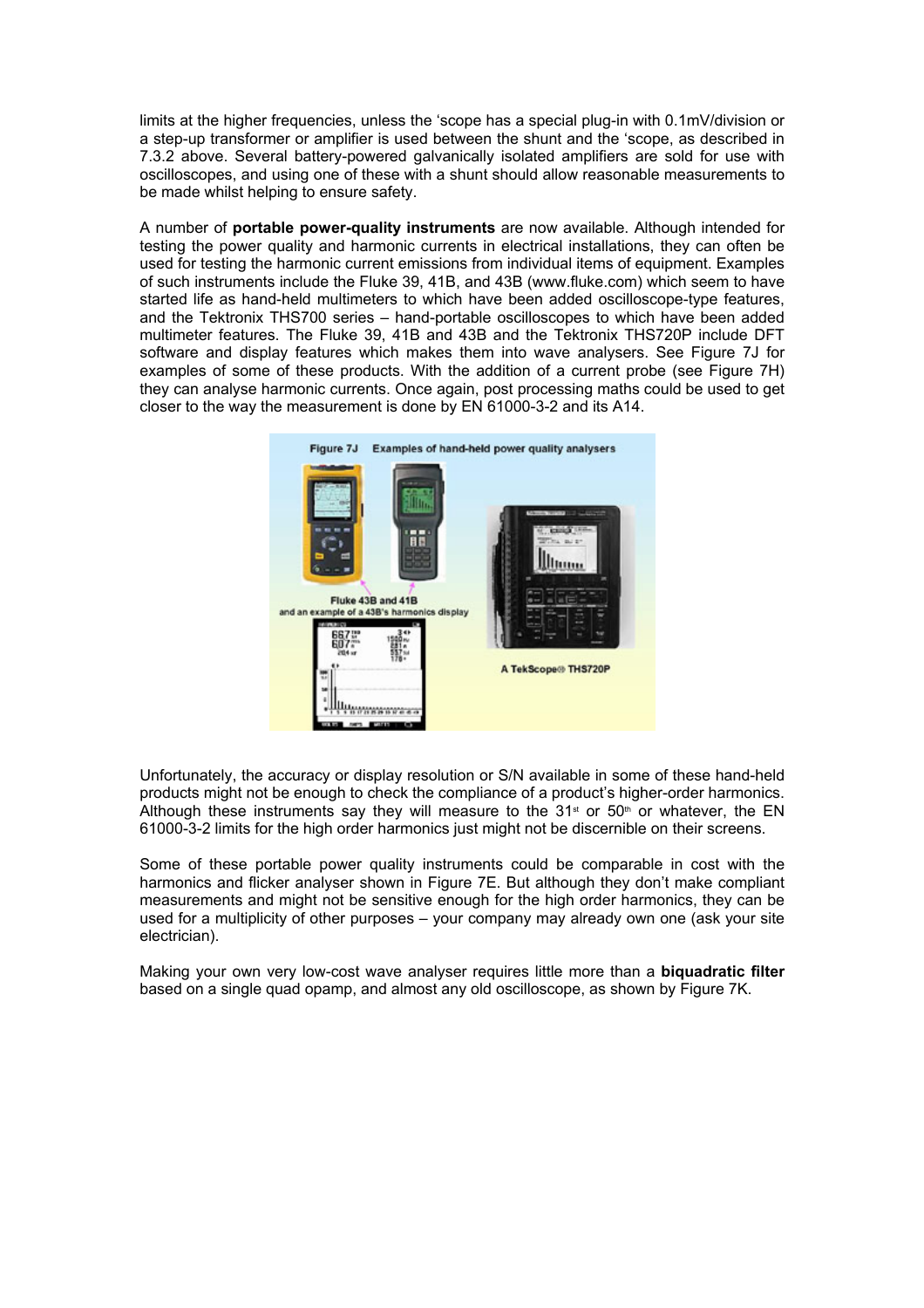

Because it is working with such low frequencies (max: 2kHz), this circuit can be made very quickly and cheaply on a piece of prototyping board, and has no layout requirements apart from the siting of the two 100nF decoupling capacitors very close to the power pins of the opamp to help it stay stable and reduce power supply noise (a ground plane can help, too, especially if faster opamps than the TL074 are used). This simple filter requires an oscilloscope to identify the frequency it is tuned to, buy observing its bandpass output. I have not bothered to calculate its filter bandwidth, but I know it is narrow enough to resolve individual mains harmonics clearly.

Operation of the Figure 7K 'bandpass filter' wave analyser (taking all necessary safety precautions at every stage):

- a) Attach the current transducer (see 7.3.3 above) to mains lead to be tested.
- b) Attach the mains lead to the 'clean' power source (see 7.3.2 above).
- c) Switch the EUT on and set it up with the operating mode, power output, etc., as specified in EN 61000-3-2.
- d) Connect the bandpass output from the circuit to an oscilloscope vertical channel amplifier with 1MΩ input, AC or DC coupled.
- e) Set the 'scope's timebase to whatever best suits the frequency to be measured.
- f) Adjust the dual-gang potentiometer to peak up (= tune in) the desired frequency on the oscilloscope. This should look like a fairly pure sine wave. Adjust the 'scope's input sensitivity and trigger levels as appropriate to get good clear waveform.
- g) Measure and note the displayed frequency using the oscilloscope, which should be a multiple of the mains frequency.
- h) If the waveform isn't a sine wave, or is 'fuzzy, or is not a multiple of the mains frequency there is a fault, or interference (e.g. a strong magnetic field).
- i) Measure the signal's peak-to-peak value and calculate its RMS (you could connect a truerms voltmeter to the bandpass output and simply use the oscilloscope to indicate correct 'tuning'). If the signal level is varying (not due to variations in the EUT's harmonic current demand), record the maximum value to be on the safe side.
- j) Where the signal measured is varying as a result of the EUT's current demand (e.g. an EUT that goes through a repetitive cycle of operations with different current demands in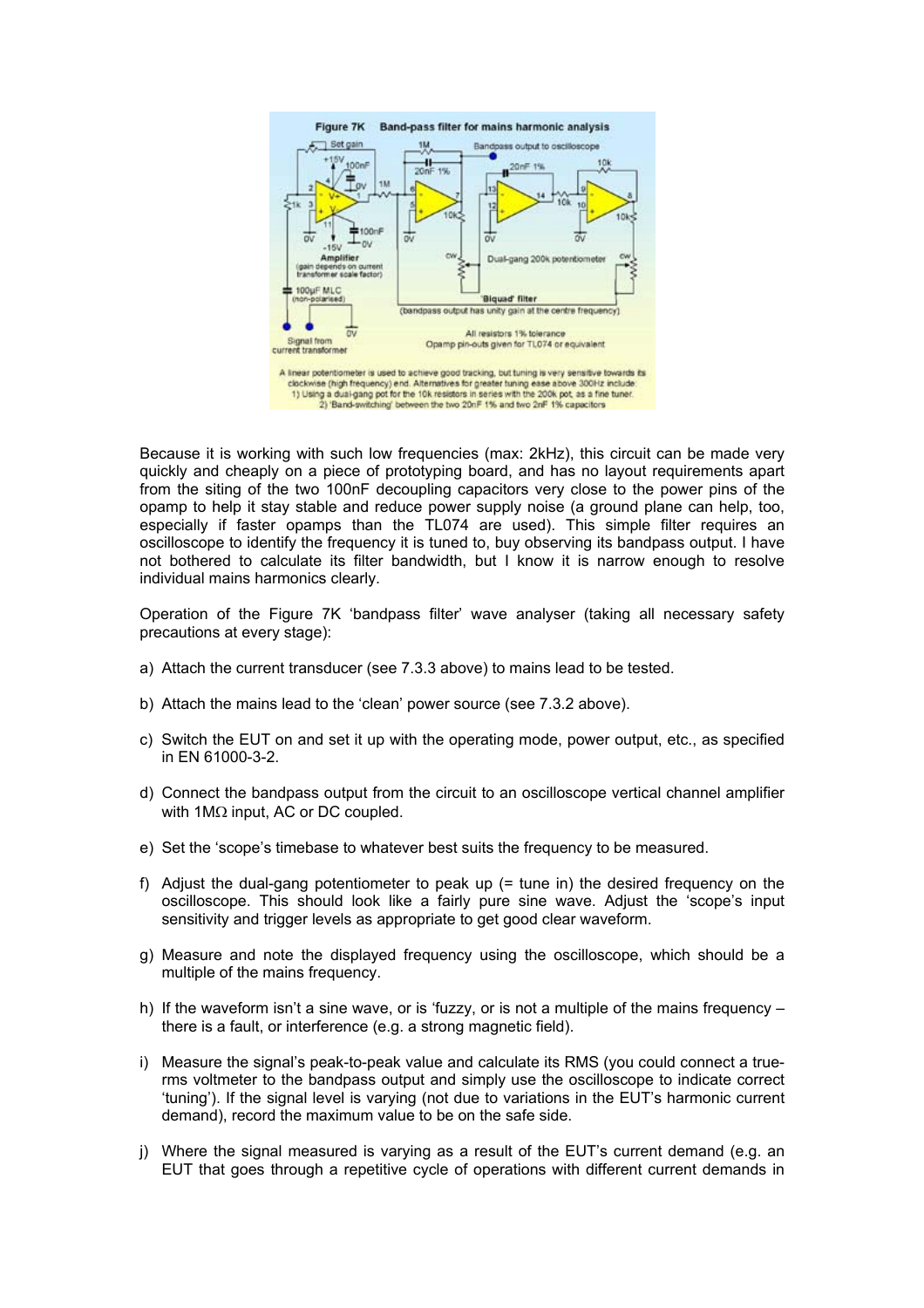each) then make a number of measurements as necessary to apply the EN 61000-3-2 (and A14) rules for dealing with fluctuating harmonics.

- k) Repeat e) to j) above for the other harmonics until you have the full set from the 50Hz fundamental to as high as you need to measure.
- l) Compare the amplitudes of the harmonics with the specifications.

To calibrate the Figure 7K bandpass-filter 'wave analyser', connect a known linear load (e.g. a precision high-power resistor) in series with an accurate ammeter (true RMS or calibrated RMS) in place of the EUT. Compare the ammeter reading with bandpass filter reading on the 'scope when the filter is tuned to the fundamental of the mains frequency (any harmonic signals should be very small, if the source is clean enough). Comparing the ammeter reading with the 'scope signal gives the calibration factor at 50Hz, and the gain of the amplifier stage can be adjusted so that it is a handy number, such as 100mV/A or 1V/A. Remember, that as described in 7.3.2 above, some current transducers may require calibrating at other frequencies too.

If you have plenty of spare time, you might like to automate the filter tuning and lock it to the sweep of the oscilloscope to create a rudimentary low-frequency spectrum analyser (more precisely: a sweep-tuned receiver). The sweep rate should not be so fast that the amplitudes of the harmonics is affected. The narrower the filter bandwidth, the slower the maximum sweep rate for an accurate measurement.

#### **7.4 Fully compliant voltage fluctuation and flicker testing**

This section is based upon Chapter 3 of [5].

EN 61000-3-3 [3] places limits on another type of low frequency 'emission' into the mains supply. Flicker is defined as the "impression of unsteadiness of visual sensation induced by a light stimulus whose luminance or spectral distribution fluctuates with time". Varying current loads on a power supply network can result in voltage fluctuations at common points of connection, due to the series impedance of the network. These voltage fluctuations, if of sufficient amplitude, can cause flicker in luminaires connected to the same supply. This is a very old interference problem that dates from the very first public electricity supplies, and was responsible for the very first item of EMC legislation ever – the UK's 'Lighting Clauses Act' of 1899 [6].

Therefore, EN 61000-3-3 – which applies to much the same wide range of apparatus as does EN 61000-3-2 – regulates the degree to which a given item of equipment can cause voltage fluctuations capable of causing perceptible flicker. It does so by limiting the voltage variations that are generated across a reference load, and it places limits on three factors:

- The relative voltage change (maximum,  $d_{\text{max}}$ , and steady-state,  $d_{\text{c}}$ )
- The short-term flicker value  $P_{st}$
- The long-term flicker value  $P_{\mu}$

These limits do not apply to emergency switching or interruptions, and the  $P_s$  and  $P_k$  limits do not apply to manual switching or voltage changes occurring less frequently than once per hour. But the voltage change limits  $d_{\text{max}}$  and  $d_{\text{c}}$  do apply to such occasional events, and this effectively places a limit on allowable switch-on inrush current for any apparatus, even where the switch-on is done manually. A recent amendment to the standard proposes  $d_{\text{max}}$  of 6% for manual switching (7% for attended equipment or equipment which will be switched on no more than twice a day) and states that for manual switching, equipment is deemed to comply without testing if the maximum rms input current including inrush over each half period does not exceed 20A. If inrush current measurements have to be made, then 24 inrush events are recorded, the highest and lowest are discarded and the average is taken of the remaining 22 to calculate the final result.

Equipment that typically produces flicker in normal operation includes any device which switches varying loads during its operating cycle. Many household appliances fall into this category, and particular offenders are products which have heaters whose temperatures are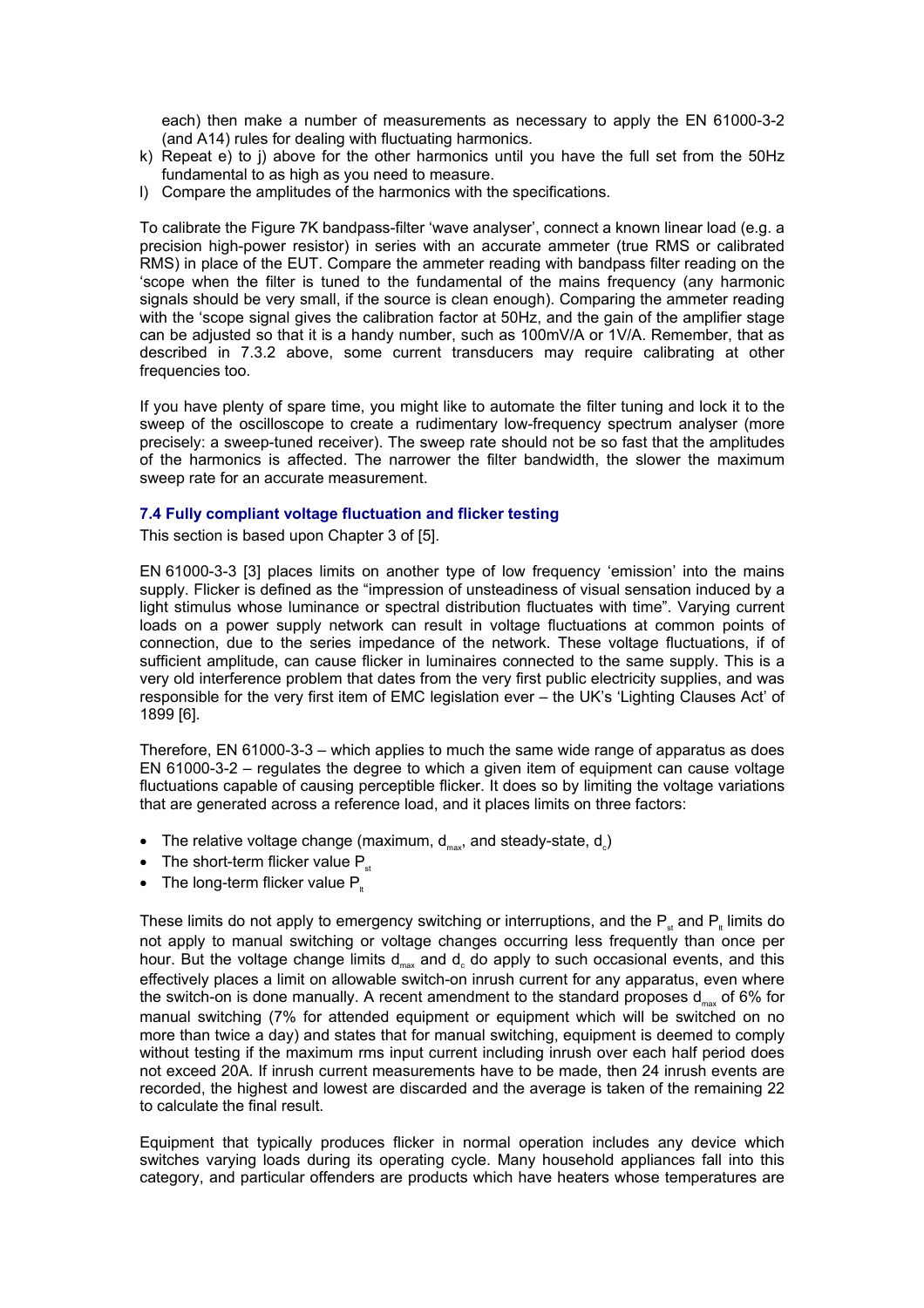controlled by burst firing, i.e. power is provided to the heater for a few cycles of the mains supply at a time, and the on/off ratio of the bursts controls the temperature. If the heating load is at all substantial this kind of equipment easily falls foul of the flicker limits. It is a pity that simply replacing burst firing with its common alternative AC power control method – phase angle control – makes it likely to fail to meet EN 61000-3-2 without suitable filtering.

# **7.4.1 Measuring instrumentation**

The basic instrumentation used to measure flicker has essentially the same block diagram and characteristics as the harmonics analyser shown in Figure 7A, and for this reason harmonics and flicker analysers are often packaged together. The difference can be seen in Figure 7L, which gives the circuit for a three-phase supply. The measured variable is now the voltage across the point of supply rather than the current drawn from it. The source impedance of the supply generator is carefully defined so that load current changes in the EUT produce a defined voltage change which is then analysed to compare it with the various limits.



The accuracy of this set-up is required to be such that the relative voltage change can be measured with a total accuracy of better than ±8% of the maximum allowed value. The measurement errors can be distributed between the reference impedance and the analyser as long as the total remains within this limit.

# **7.4.2 Relative voltage change**

The RMS voltage is evaluated over successive half-periods (each 10ms) to build up a timedependent view of the voltage changes. The voltages are normalised to the nominal value to give d(t) and two characteristics are derived:

- The relative steady-state voltage change  $d_{\circ}$ , which is the difference between two adjacent steady-state voltages separated by at least one change (steady-state is defined as persisting for at least 1 second);
- The maximum relative voltage change  $d_{max}$ , which is the difference between maximum and minimum values of the voltage change characteristics.

The original (un-amended) standard requires that  $d_c$  does not exceed 3% and  $d_{\text{max}}$  does not exceed 4%, and that the value of d(t) during a voltage change does not exceed 3% for more than 200ms. These values are multiplied by 1.33 for manual switching or events occurring less often than once an hour. The amendment which relaxes this (see above) has – at the time of writing – yet to be harmonised in the Official Journal of the EC, so could only be used for compliance to the EMC Directive if it was part of Technical Construction File (TCF).

# **7.4.3 Short-term flicker**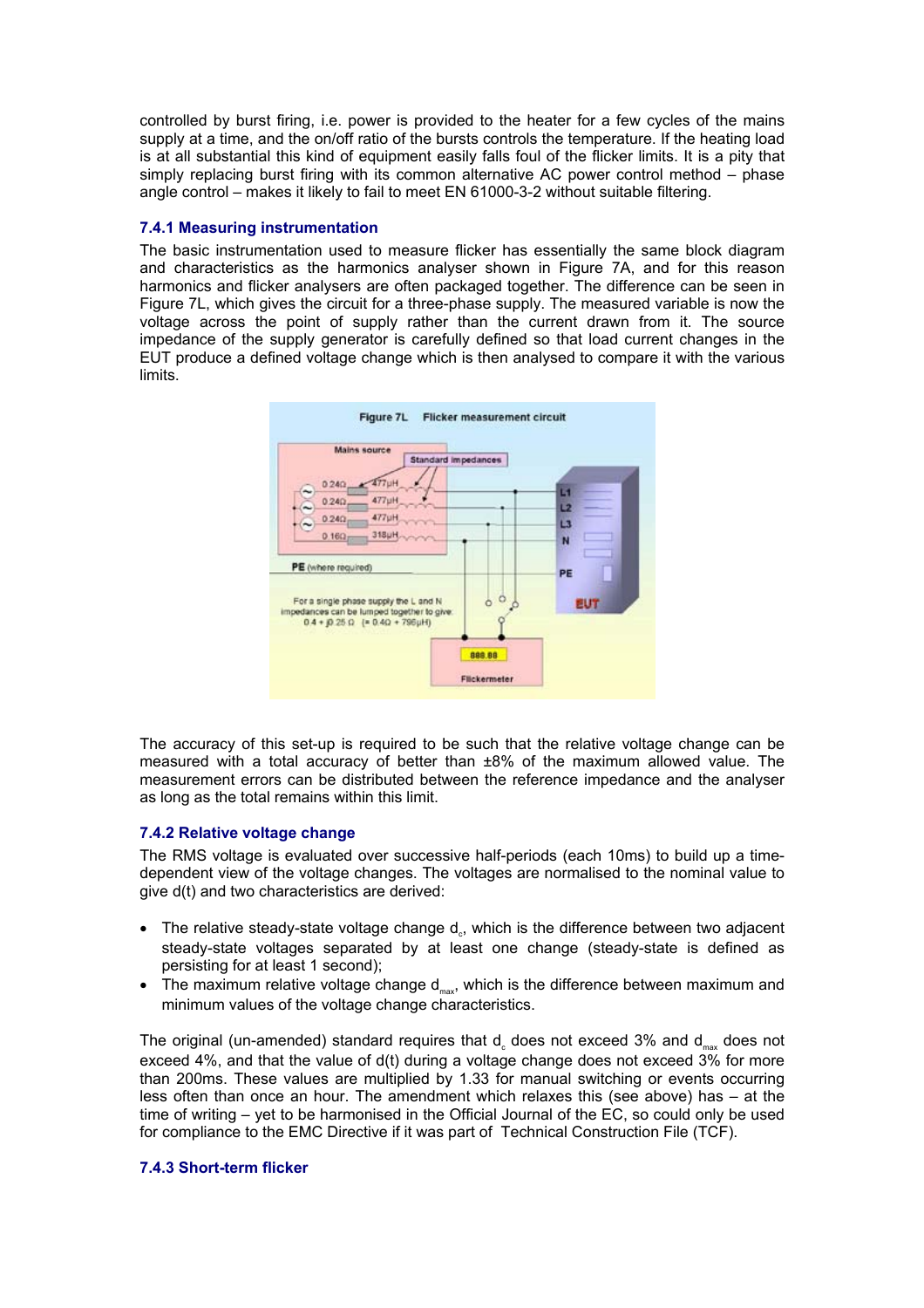Voltage changes by themselves do not adequately characterise the flicker perceptibility. The human eye-brain combination varies in sensitivity to flicker as the flicker frequency changes. To account for this, the voltage changes must themselves be processed over a period of a few minutes to take account of the frequency of changes, the shape of the voltage change characteristic, and the cumulative irritating effect of repeated changes. Whilst in some special cases this can be done analytically, and in one case by direct comparison to a graph (see below), in general the voltage changes are passed to a "flickermeter", whose specifications are given in a separate standard, IEC 60868. The flickermeter applies a weighting to the voltage change characteristic depending on its waveform, and is the reference method.

The output of the flickermeter gives the short-term flicker indicator  $P_{st}$ .  $P_{st}$  is observed over a period of 10 minutes, to include that part of the operating cycle in which the EUT produces the least favourable sequence of voltage changes.  $P_n$  is not allowed to exceed a value of 1.

For the special case of rectangular voltage changes of the same amplitude separated by equal time intervals, the  $P_{st}$  value can be derived from a graph published in the standard and reproduced in Figure 7M. This shows the value of  $d(t)$  versus frequency which gives a  $P_{st}$  of 1, and illustrates the maximum physiological sensitivity at around 8Hz or 1000 voltage fluctuations per minute.



# **7.5 Low-cost non-compliant testing for flicker**

It can be difficult to assess flicker without a flickermeter (such as Figure 7E) because of the complex requirements in the flickermeter specification, which are in turn due to the fact that flicker is a complex human physiological phenomenon.

But for the very many types of products that consume relatively steady power from the mains supply, a few quick measurements of current and a few 'back-of-an-envelope' calculations will show that they are certain to pass a flicker test to EN 61000-3-3.

Many manufacturers have not bothered with testing their products to EN 61000-3-3 because they did this calculation (or their test laboratory did) and the result was negligible flicker. Unfortunately, this does not necessarily mean that they will pass the inrush current specification in EN 61000-3-3 (see 7.4 below).

Before you decide to design your own flickermeter, consider that the combined harmonics and flicker instrument shown in Figure 7E costs around £1700 and gives compliant results (for equipment within the power rating of its source). It may be a more effective use of time and money simply to buy such an instrument.

Section 4.2.3 of EN 61000-3-3 gives some guidelines to designers for estimating the effects of waveshape on peak voltage fluctuation for a few commonly-encountered shapes – but only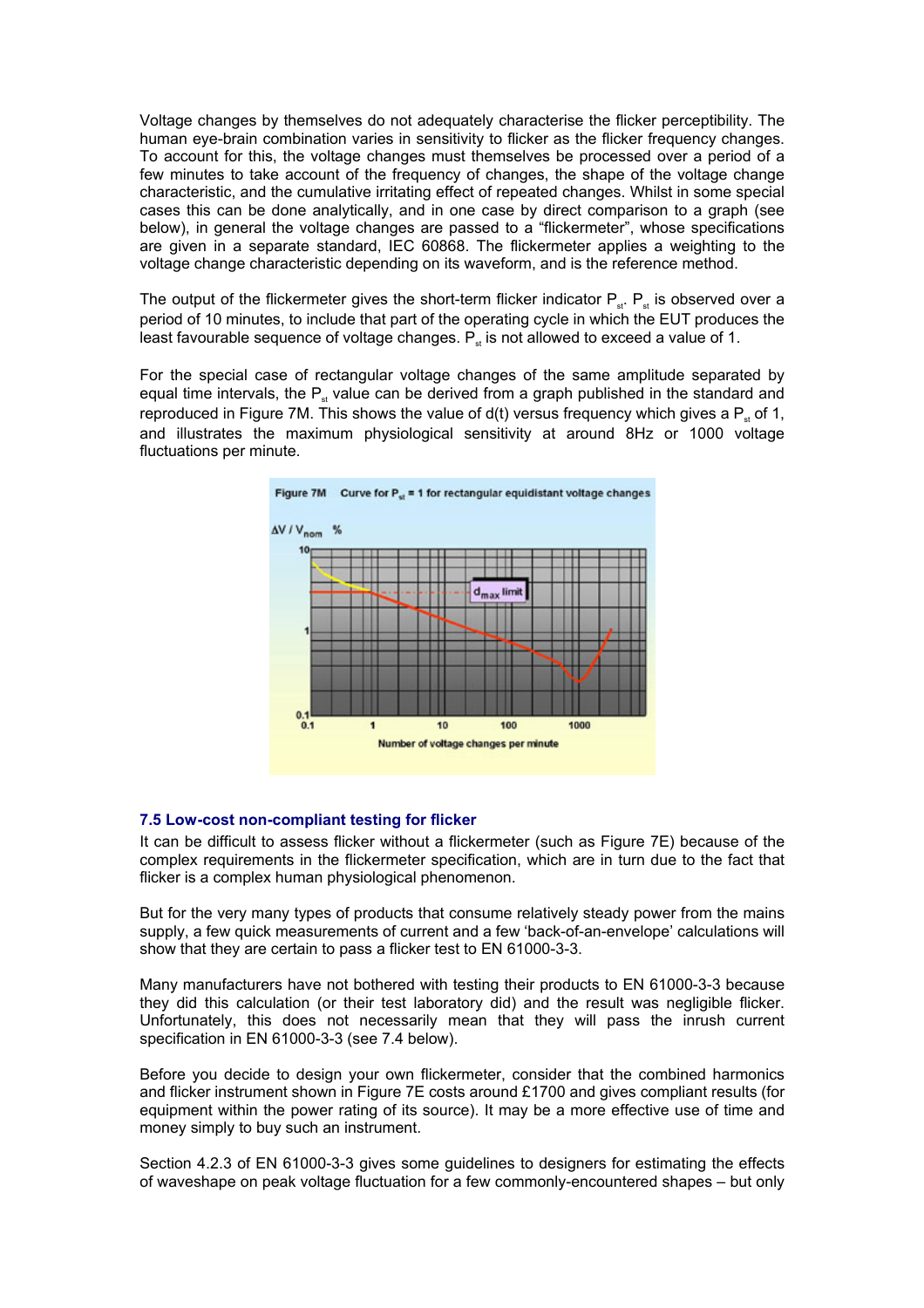for fluctuations that occur less than once per second. This makes it easier to estimate the likely voltage fluctuation emissions from an equipment calculation, simulation, or by simple measurements using standard laboratory equipment (oscilloscopes, for example). The accuracy of these estimates is claimed to be no better than ±10%, so results which are within 20% of a limit should be checked with a flickermeter on the actual equipment to ensure it complies.

If you are using a test supply with a total harmonic distortion of under 10% and a supply impedance as specified by EN 61000-3-3 you can measure the voltage fluctuation directly with an oscilloscope (using 'scope probes which comply with EN 61010-1 for mains use).

If instead you measure the load current fluctuation with another supply impedance you would need to transform it mathematically into the voltage fluctuation that could be expected using the standard impedance. But beware – the load current fluctuations will themselves depend upon the supply impedance, so if measuring the load current it is best to make sure your supply impedance is equal (both in resistance and inductance) to the standard supply impedance, or less.

Synthesised sources of mains voltage are now available, either with programmed impedances (or zero) achieved by feedback techniques or with the standard impedance. As time goes on more manufacturers are entering this market and the cost of these sources is falling. Figure 7E shows an example of a 1kW mains source with an impedance which is understood to be close to zero.

Load currents can be measured using exactly the same sources and current transducers as were discussed in 7.3.2 and 7.3.3. above, and simply viewed on an oscilloscope.

If you know your equipment's load current waveshape – whether calculated, simulated, or measured with the standard source impedance or zero ohms – you can calculate or simulate the resulting mains voltage fluctuation waveshape. By referring to 4.2.3 and figures 5, 6 and 7 in EN 61000-3-3 you may find that you can predict the flicker emissions from your equipment.

If you have a circuit simulator running on your PC or workstation, you may be able to input the measured current into a circuit which is identical to the supply impedance specified by EN 61000-3-3, and discover the output voltage variations which result. Voltage fluctuations lasting less than 10 milliseconds are 'smoothed out' by the 10ms integration process required by EN 61000-3-3 and the flickermeter specification, and it may be possible to add a functional block to your simulator to give the corresponding output.

# **7.6 Low-cost non-compliant testing for inrush current**

The switch-on inrush current limits in EN 61000-3-3 are relatively easy to understand (compared with flicker limits for repetitive voltage fluctuations with various waveshapes). It is also easy to use the current transducers as described in 7.3.2 and 7.3.3. above with an oscilloscope to measure the switch-on inrush.

A digitising (or analogue storage oscilloscope) is the best for this purpose. Some of the power quality instruments mentioned in 7.3.4 above will operate as storage 'scopes to capture and display switch-on inrush current. Figure 7N shows an example of a large inrush current captured by a Fluke 43B. When not using a flickermeter, don't forget that EN 61000-3-3 uses a 10ms integration time for each measured sample. Many rectifier-capacitor circuits draw very high currents at switch on to charge their capacitors, but the current 'spike' is very narrow and when integrated over 10ms measures a great deal less than its peak value. Figure 7N shows an inrush event lasting over 100ms (could be something like the starting up of a large induction motor), and this would not be reduced by 10ms integration.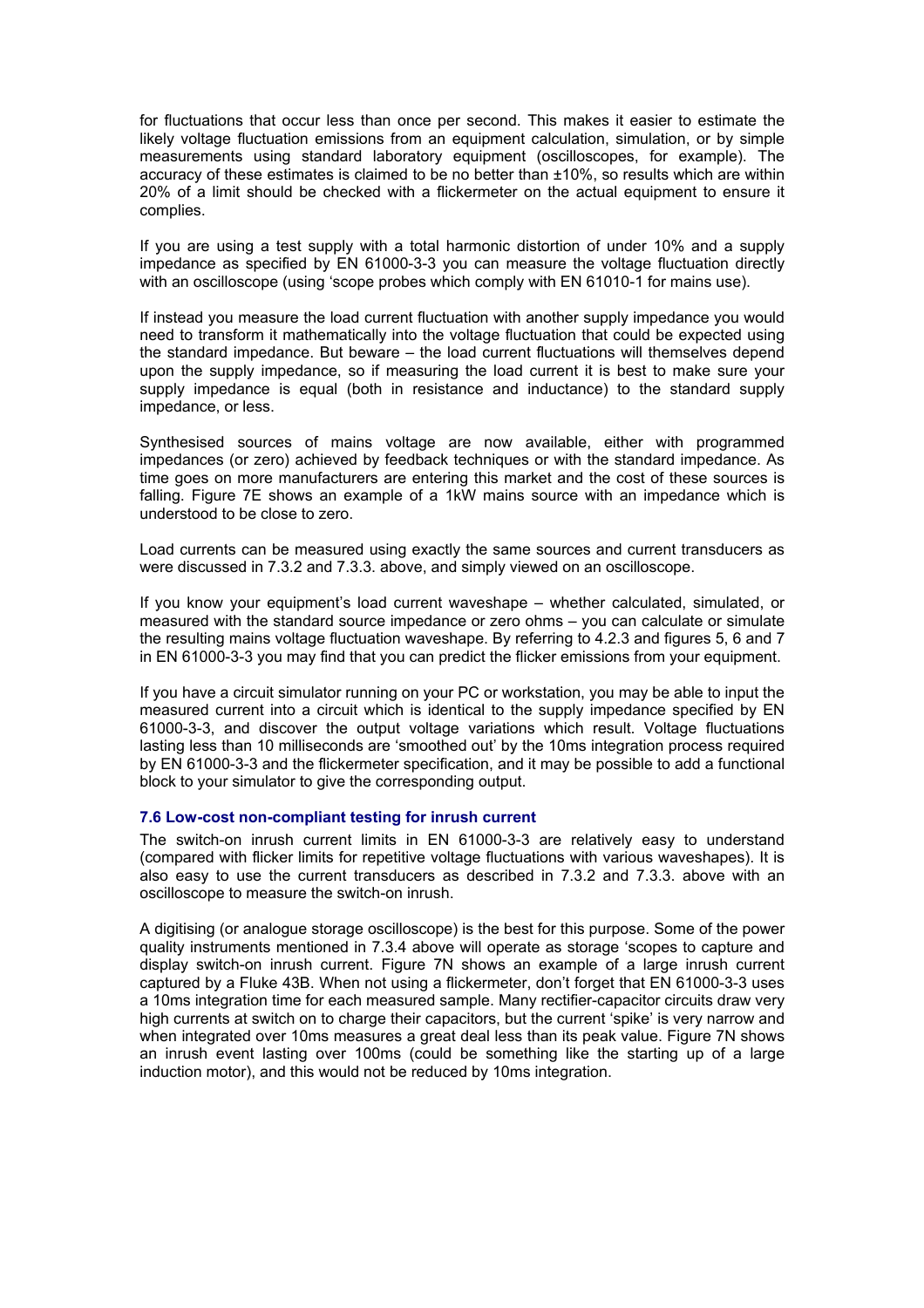

The mains source used may be a problem for inrush current tests. Current capability is very important when measuring inrush currents, and many types of 'clean' source might be current limited and unable to supply the current that the EUT would take from a real mains supply with the standard impedance. So when purchasing or designing a mains source it is best to ensure that it will source a short-term current which is very much larger than the EN 61000-3- 3 limit for inrush current.

#### **7.7 On-site testing of harmonics and flicker**

There are no requirements in EN 61000-3-2 or 61000-3-3 to perform their tests on an EMC test site. So tests can be carried out on-site as well as in a laboratory – as long as the above sections are taken into account.

# **7.8 Miscellaneous other EMC tests**

There are a great many other EMC tests we could have written about, including many in the IEC 61000-4-x series, but we didn't because they are not required by the majority of the standards harmonised under the EMC Directive.

Standards such as EN 55013 (TVs and radio receivers) or EN 500083-2 (cable distribution for sound and TV) can sometimes include special tests that only appear in those standards, and in general these have not been described in this series.

There are also special EMC standards developed for military, automotive, civil aerospace, tele- and radio-communications and other specialised industries, or for immunity of civilian equipment to nuclear electromagnetic pulse, which have not been covered here.

EMC standards developed by other countries have not been addressed (e.g. FCC, GOST), but this is gradually getting to be less of an issue as most countries are changing over to EMC standards based on IEC and CISPR.

All these other standards could be used in an EMC Technical Construction File, with the agreement of your Competent Body. You may also find some of these other test standards useful in helping to make your equipment reliable in some more specialised real-life situations, for example MIL-STD-462 and DEF STAN 59-41 describes test methods for electric field emissions and immunity from 10kHz to 18GHz; conducted emissions and immunity down to 20Hz; immunity to 'structure currents' from 60Hz to 100kHz; and also immunity to a wonderful variety of transients and surges found in various kinds of land/sea/air vehicles.

#### **7.9 References**

[1] "*EMC Testing Part 1 – Radiated Emissions*" Keith Armstrong and Tim Williams, EMC Compliance Journal February 2001, pages 27-39. (Also includes Part 0.) Available on-line